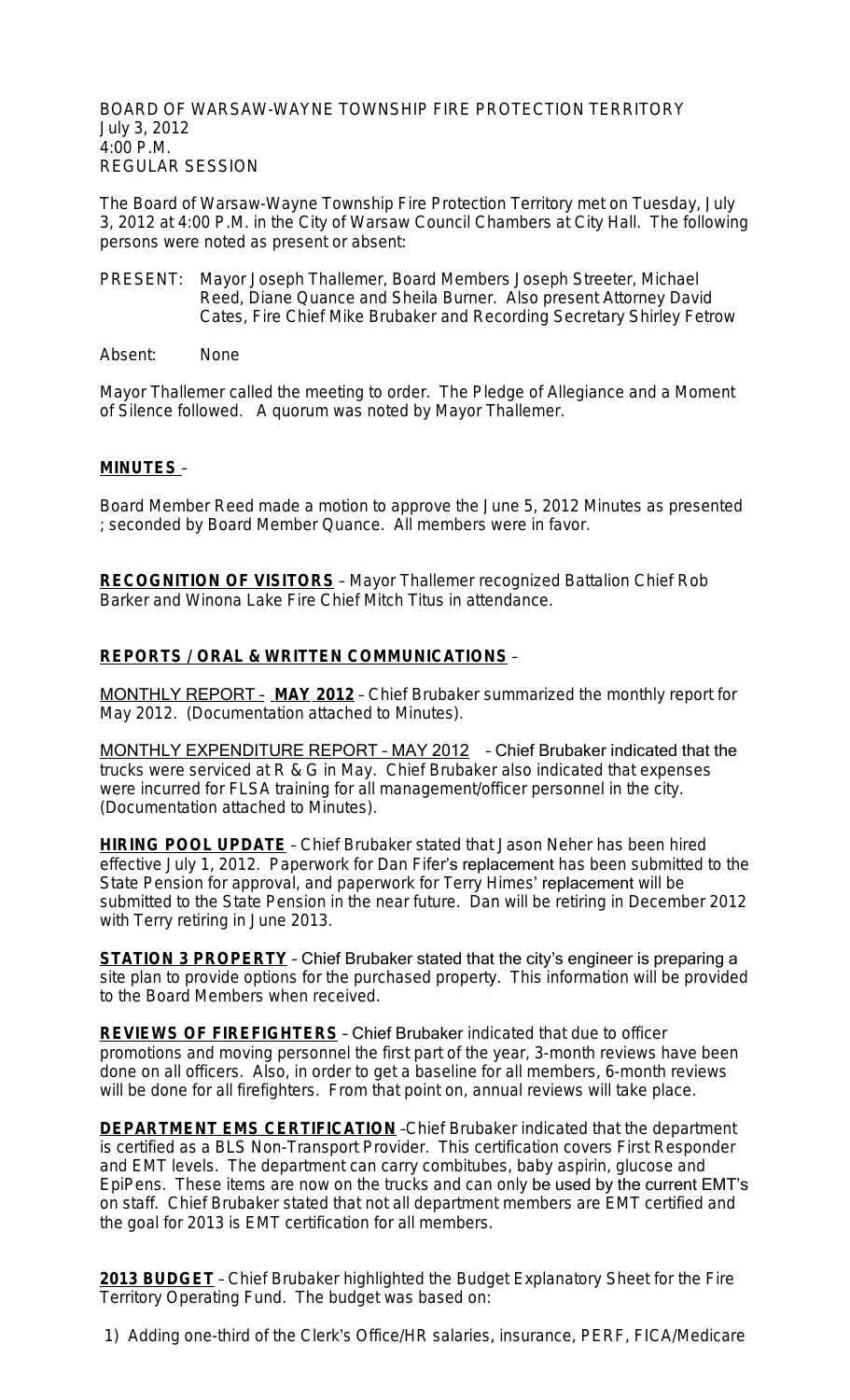and cell phones into the budget as instructed.

 2) EMT certification for paid staff members at a cost of \$25,500. The instructor would provide three days of the same subject which provides on-shift training with little overtime incurred.

 3) Increase staffing by three firefighters. Chief Brubaker stated that for Station 3 to be productive and to be proactive, the department needs to hire three firefighters per year for the next 2-3 years bringing them onboard and trained prior to opening Station 3. Station 3 will require 9 additional firefighters. Chief Brubaker also stated that adding three firefighters would allow moving the Battalion Chiefs into a continual management position.

 4) Station repairs, particularly Station One. Chief Brubaker noted that part of the station repairs will be made in 2012 with the majority of repairs completed in 2013.

5) Reappropriation of funds. Chief Brubaker looked at past history for each appropriation and moved monies where needed.

Chief Brubaker indicated that if you do not factor in the added expense of \$138,669 for Clerk/HR expenses, the budget only increased \$89, 784. This increase relates to the EMT certification, station repairs and increased cost of insurance and pension.

Board Members and Chief Brubaker discussed the possibility of members obtaining their yearly physicals through their family doctor utilizing the wellness benefit through the City's health insurance provider. This benefit pays 100% of covered expenses. Chief Brubaker noted his concerns with utilizing family doctors for required physicals and HIPAA Laws. Chief Brubaker stated that NFPA allows for the utilization of family doctors for required physicals; however, he questions the ability to control the timely manner of submission to the occupational doctor as well as the legal aspect of disclosing the information to the occupational doctor. Chief Brubaker noted that another option would be a scaled down physical to meet OSHA requirements which would include a spirometry test. The physical would be done at the employee's discretion through his family doctor utilizing the wellness benefit. Chief Brubaker's concern with this option is the lack of early detection for cancer and the ability to monitor health issues related to stress. Chief Brubaker recommends further research before the decision is made to utilize the health insurance wellness benefit for required yearly physicals. Mayor Thallemer asked Chief Brubaker to make contact with the health insurance provider to see if the physicals can be done within the framework of the city's wellness plan.

(Fire Territory Operating Budget attached to Minutes).

Chief Brubaker briefly explained the Schedule of Projected Receipts and Disbursements prepared by Paige Sansone, H. J. Umbaugh & Associates. Paige's figures reflect the operating balance percentage to be 22.5%. (Documentation attached to Minutes).

Chief Brubaker also highlighted the Budget Explanatory Sheet for the Equipment Replacement Fund. The budget was based on:

1) Scheduled in \$198,836 for Station 3; same as 2012.

2) Removed truck replacement; added SCBA replacement at a cost of \$282,400. 50 air packs plus 100 bottles need to be replaced by 2015. The packs currently in operation were purchased in 2002 and have had one upgrade.

- 3) On-going station repairs
- 4) Pump unit for grass truck
- 5) Equipment replacement
- 6) Personal protective equipment
- 7) New hire equipment

(Fire Territory Equipment Replacement Budget attached to Minutes)

Board Member Quance made a motion to endorse the three budgets as presented; seconded by Board Member Streeter. All members were in favor. Board Member Reed was also in favor if the budget would need to be cut back.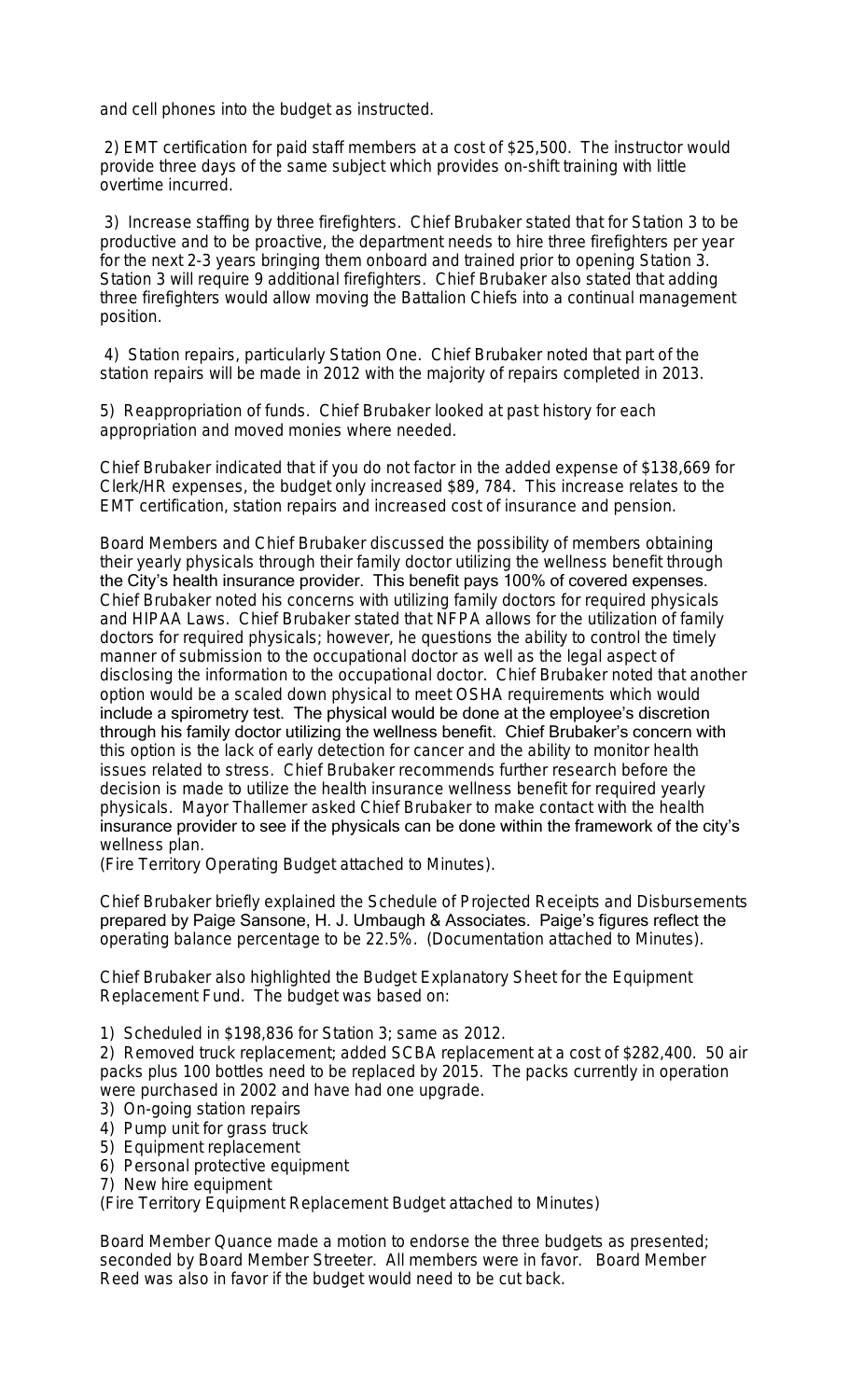### **NEW BUSINESS** –

**ENGINE 104 - DONATE TO HIGH SCHOOL** - The Fire Territory and Wayne Township Boards have approved donating Engine 104 to the high school for their Firefighter I/II class.

**RADIO ANTENNA TOWER AT STATION ONE** – Chief Brubaker stated that the radio antenna tower at Station One is rusting through all three legs and needs to be replaced due to rust and age. The top section has been removed. Chief Brubaker presented two quotes, one from J & K Communications for \$45,859.18 and one from Great Lakes Communications for \$54,344.22. Chief Brubaker's recommendation is to accept J & K Communications' quote. The Operating Budget can support this expense by transferring money from Professional Services to Other Capital Outlays or can be supported by the Equipment Replacement Fund. Board Member Reed made a motion to accept J & K Communications' quote; seconded by Board Member Quance. All members were in favor. (Documentation attached to Minutes).

**IN-HOUSE CONFINED SPACE TRAINING** – Chief Brubaker indicated that all department members will be trained on confined space and will be confined space certified. Department instructors will provide the training.

**100TH YEAR ANNIVERSARY HOG ROAST/OPEN HOUSE** – Chief Brubaker reminded Board Members of the hog roast/open house at Station One on First Friday, July 6<sup>th</sup>. All proceeds benefit the Hoosier Burn Camp.

# **TRAVEL REQUESTS** –

1. Incident Safety Officer - Max Kinsey . This class allows Max the opportunity to obtain the proper training for incident safety officer. A motion was made by Board Member Streeter to approve the travel request; seconded by Board Members Quance and Burner. All members were in favor. (Documentation attached to Minutes).

Mayor Thallemer thanked Chief Brubaker and Chief Titus for their hard work and long hours during the wind, storm and dry weather.

# **OTHER MATTERS THAT MAY COME BEFORE THE BOARD** –

### **MEETING REVIEW** –

NO ITEMS CARRIED FORWARD

NO VISITORS' QUESTIONS AND COMMENTS

A list of today's guests is attached.

# **ADJOURNMENT** –

There being no further business, Mayor Thallemer made a motion to adjourn; so moved by Board Member Streeter. All members were in favor.

\_\_\_\_\_\_\_\_\_\_\_\_\_\_\_\_\_\_\_\_\_\_\_\_\_\_\_\_\_\_\_\_ \_\_\_\_\_\_\_\_\_\_\_\_\_\_\_\_\_\_\_\_\_\_\_\_\_\_\_\_\_\_\_

# **ATTEST:**

\_\_\_\_\_\_\_\_\_\_\_\_\_\_\_\_\_\_\_\_\_\_\_\_\_\_\_\_\_\_\_\_ \_\_\_\_\_\_\_\_\_\_\_\_\_\_\_\_\_\_\_\_\_\_\_\_\_\_\_\_\_\_\_ Shirley Fetrow, Recording Secretary Sheila Burner, Board Member